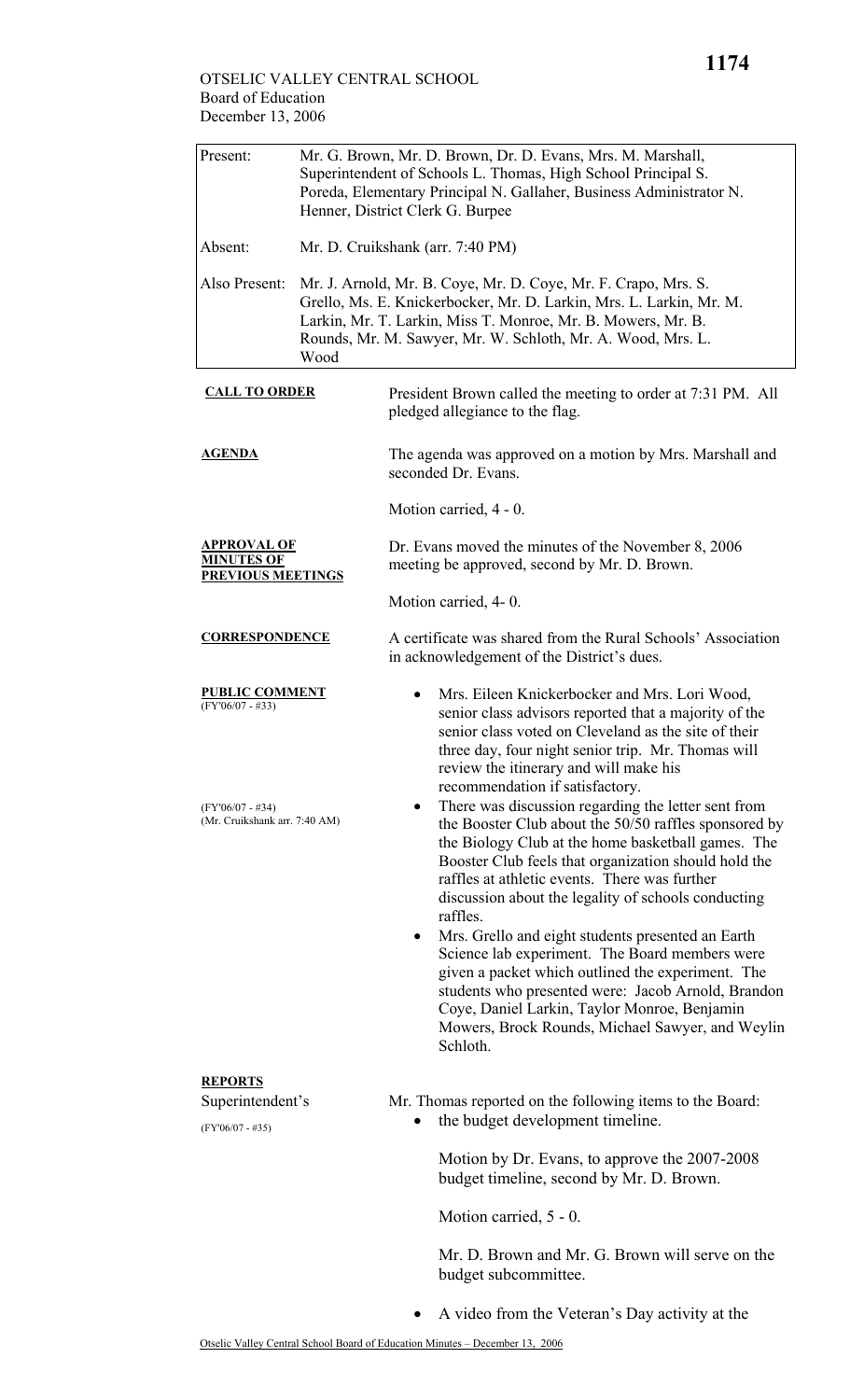elementary school was shown.

- update on facilities planning with BCK. Representatives from BCK will meet with Mr. Thomas to begin the first step of the research for the facilities planning study.
- service learning requirement for graduation. There was discussion on a community service component as a graduation requirement. Mr. Poreda will develop an outline to be shared at a future meeting. Mr. D. Brown suggested putting an article in the newsletter to get feedback from parents. Mr. Thomas will also discuss this topic at a Shared Decision Making meeting and asking parents for their input.
- possibility of a girls varsity and junior varsity basketball scorekeeper. Since there is a scorekeeper for the boys Junior Varsity and Varsity basketball games, it was the consensus that there be a paid scorekeeper for the girls games. Two people have expressed an interest.

Motion by Mrs. Marshall, upon the recommendation of the Superintendent of Schools, to appoint Marjorie Davis and Teri Wood as possible scorekeepers for the boys and girls Junior Varsity and Varsity basketball games. Second by Mr. Cruikshank.

Motion carried, 5 - 0.

- NYSSBA demographic study. Mr. Thomas determined that the NYSSBA study was too expensive. He will inquire with BCK for their recommendation about an enrollment study in regards to facilities planning.
- Recognition of past and present Board of Education members. The district clerk gathered information regarding past Board members and their years of service. He is hopeful these persons will assist with future budgets. Mr. Thomas will investigate purchasing a plaque with their names and years of service to be displayed.
- The BOCES Services Guide was distributed.
- A letter was sent home regarding the increase in seasonal illness experienced at the elementary school and what parents can do to prevent the spreading of the flu.
- Alan Pole received a letter regarding our Physical Education scheduling from the State Education Department. This is a result of an article in the Syracuse newspaper a few weeks ago. The District has to respond by January 5, 2007 with a plan to resolve the physical education classes that have less time than the state requirements.

Ms. Henner reported on the following:

- State Aid is coming in as expected.
- MicroChek is working well for the cafeteria system
- clarified the amount of funds in the checking account

Ms. Gallaher reported on the following:

- A summary of test scores was distributed and she explained how they are interpreted.
- The parent conference day was well attended.
- The elementary winter concerts were well attended.
- Mr. Poreda reported on the following items:
	- A summary of tests scores will be used to focus on to

Otselic Valley Central School Board of Education Minutes – December 13, 2006

Business Administrator's

High School Principal's

Elementary Principal's (FY'06/07 - #36)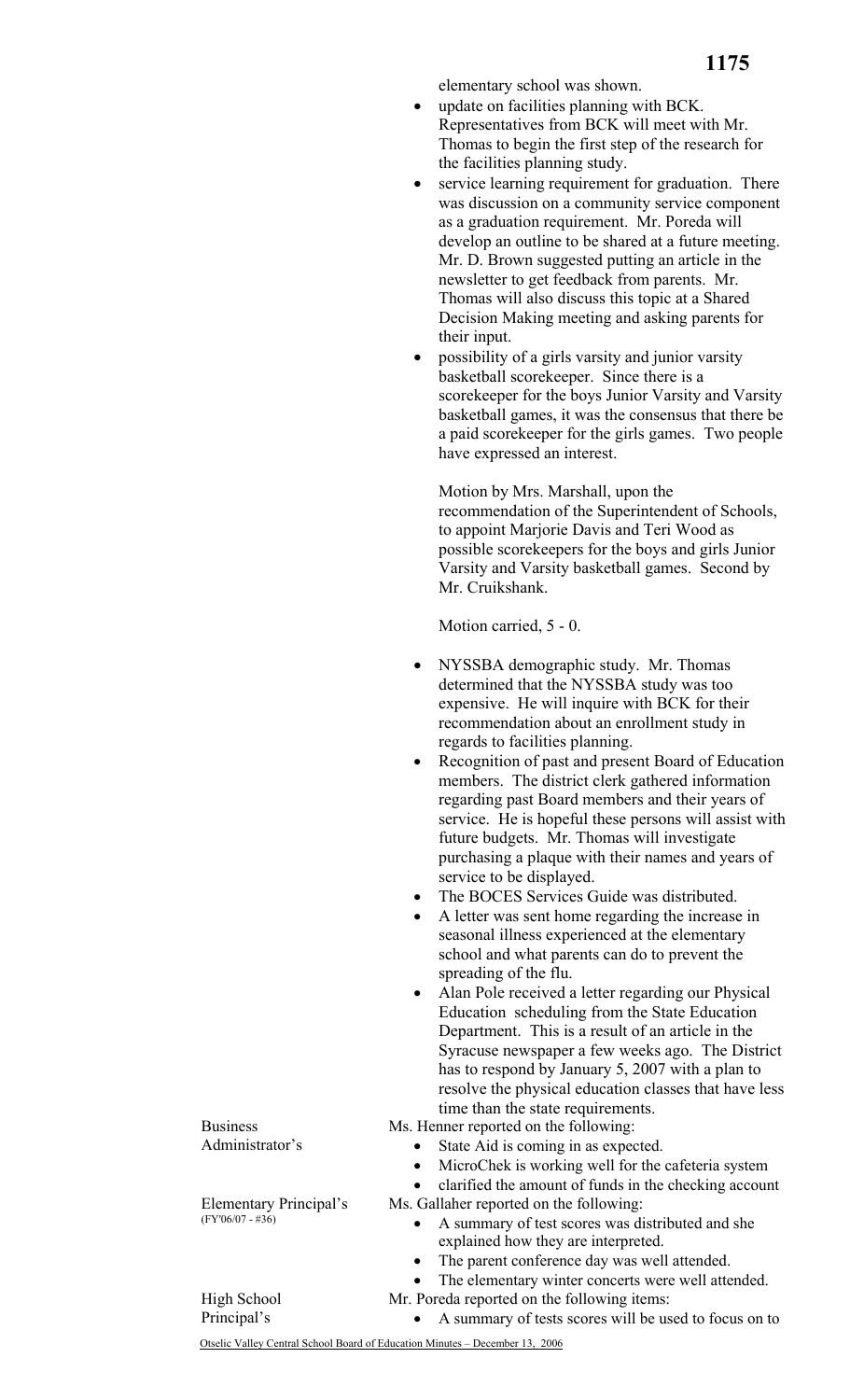meet the needs of the students in regards to Academic Intervention Services enrollment.

- a sweep was made in November with the State Police dogs for drugs. None were found.
- The state police did an internet safety presentation. He would like to have a parent session on the same topic.
- Board Member's Mrs. Marshall attended the county school boards' meeting with Mr. D. Brown.
	- Consensus of the Board to continue with the "News from the Board" articles in the newsletter.
	- Mr. D. Brown reported on the county school boards' meeting. Mr. Thomas was the guest speaker and encouraged enthusiasm for the legislative breakfast on January 27<sup>th</sup>.
	- The next newsletter article was discussed.

**FINANCIAL REPORTS** Motion by Dr. Evans, to accept the financial reports as presented. Second by Mrs. Marshall.

Motion carried, 5 - 0.

**OLD BUSINESS** None at this time.

**NEW BUSINESS**

Personnel Recommendations Motion by Mr. Cruikshank, upon the recommendation of the Superintendent of Schools, to approve the following personnel recommendations:

| Loren Larkin    | Conditional<br>appointment<br>pending<br>clearance from<br>the State<br>Education<br>Department as a<br>substitute teacher |                                 |
|-----------------|----------------------------------------------------------------------------------------------------------------------------|---------------------------------|
| Sarah Seager    | Conditional<br>appointment<br>pending<br>clearance from<br>the State<br>Education<br>Department as a<br>substitute teacher |                                 |
| Jay McIntosh    | Conditional<br>appointment<br>pending<br>clearance from<br>the State<br>Education<br>Department as a<br>substitute teacher |                                 |
| Jeremiah Haslun | Appointment as<br>the girls modified<br>basketball coach<br>for the 2007<br>season                                         | At a stipend of<br>\$\$1,300.00 |

Second by Dr. Evans.

Motion carried, 5 - 0.